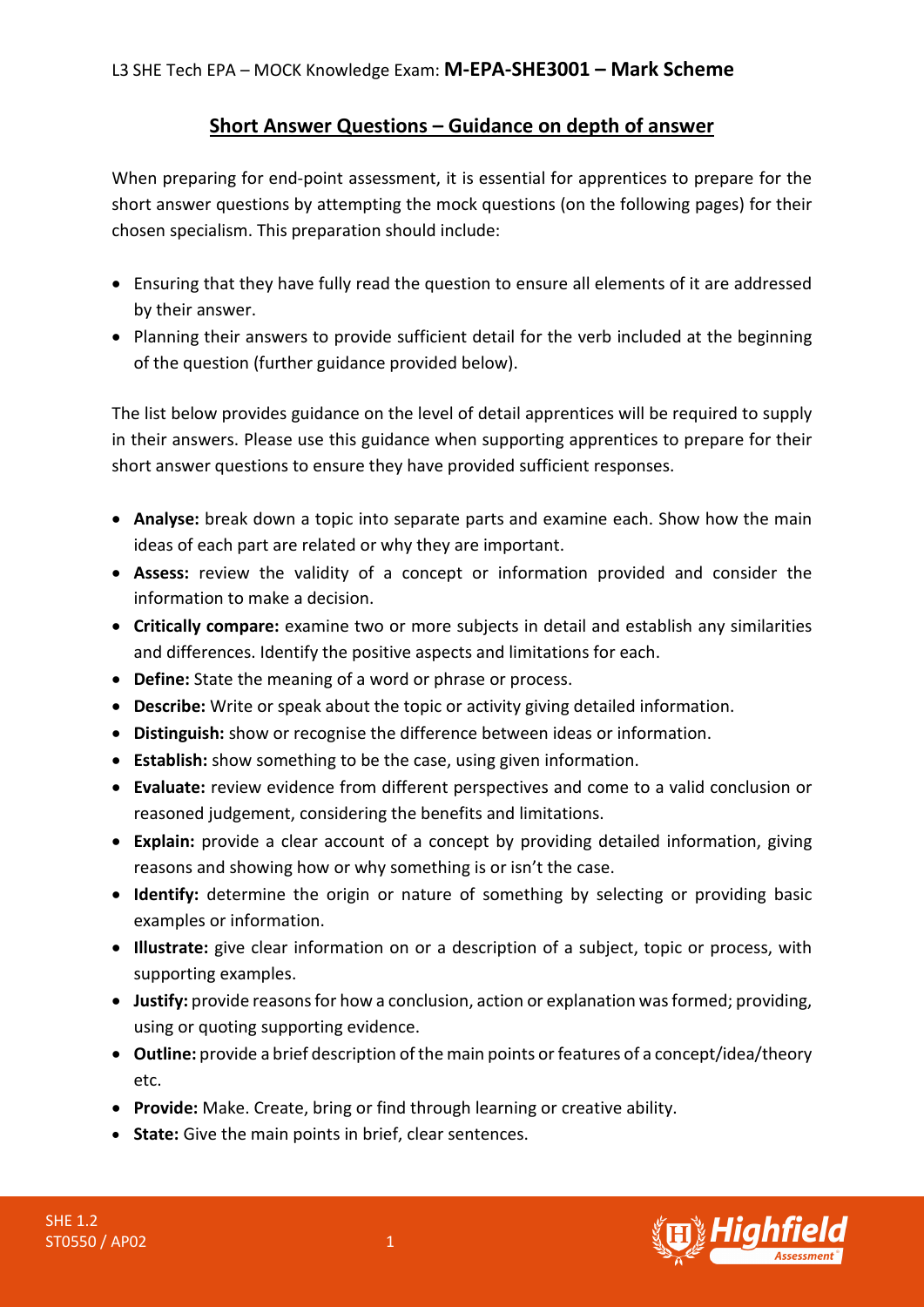| Q No. | <b>Question</b>                                                                                               |
|-------|---------------------------------------------------------------------------------------------------------------|
|       | What are the 4 basic stages of a successful safety management programme, as recommended by the Health and     |
|       | Safety Executive (HSE)?                                                                                       |
|       | Plan, organise, control and act                                                                               |
| Q1a)  | a)<br>b) Plan, do, check and act                                                                              |
|       |                                                                                                               |
|       | Organise, check, act and monitor<br>C)                                                                        |
|       | Organise, control, act and monitor<br>d)                                                                      |
| Q1 b  | Describe the benefits to businesses of having an effective safety management programme. (4 marks)             |
|       | The apprentice will be awarded:                                                                               |
|       | 1 mark per valid example of benefits of effective safety management programmes, up to 4 marks.                |
|       |                                                                                                               |
|       | This question covers assessment criteria:                                                                     |
|       | K3: How a SHE Management system works, the range of standards which a typical HSE professional would be       |
|       | involved with, and if applicable how these are applied in their working environment.                          |
|       | An employer's fulfilment of their 'duty of care' can be demonstrated through:                                 |
| Q2a)  |                                                                                                               |
|       | a) controlling risks in the workplace                                                                         |
|       | b) carrying out a cost vs benefit analysis                                                                    |
|       | having up-to-date employer insurance<br>C)                                                                    |
|       | d) having no accidents in the past 5 years                                                                    |
|       | Using examples, outline the moral reasons for managing health, safety and environment in the workplace.       |
|       | (4 marks)                                                                                                     |
|       | The apprentice will be awarded:                                                                               |
|       | 1 mark for moral reasons for managing hazards to health.                                                      |
|       | 1 mark for moral reasons for managing hazards to safety.                                                      |
| Q2 b  | 1 mark for moral reasons for managing hazards to environment.                                                 |
|       | 1 mark for providing examples for each.                                                                       |
|       |                                                                                                               |
|       | This question covers assessment criteria:                                                                     |
|       | K1: The moral reasons for good safety, health and environmental working practices, ensuring no harm to<br>٠   |
|       | people or the environment.                                                                                    |
|       | Which of the following is an example of proactive monitoring?                                                 |
|       |                                                                                                               |
| Q3a)  | Conducting audits and inspections<br>a)                                                                       |
|       | Investigating accidents and incidents<br>b)                                                                   |
|       | Examining sickness and health records<br>C)                                                                   |
|       | d) Safety sampling and incident investigation                                                                 |
|       | Use examples to describe four different monitoring procedures that should be used to assess whether effective |
| Q3 b) | control measures are in place. (4 marks)                                                                      |
|       | The apprentice will be awarded:                                                                               |
|       | 1 mark per valid monitoring procedure, up to 4 marks.<br>٠                                                    |
|       |                                                                                                               |
|       | This question covers assessment criteria:                                                                     |
|       | • S7: Undertake and/or assist with the monitoring, analysis of and reporting of SHE performance.              |

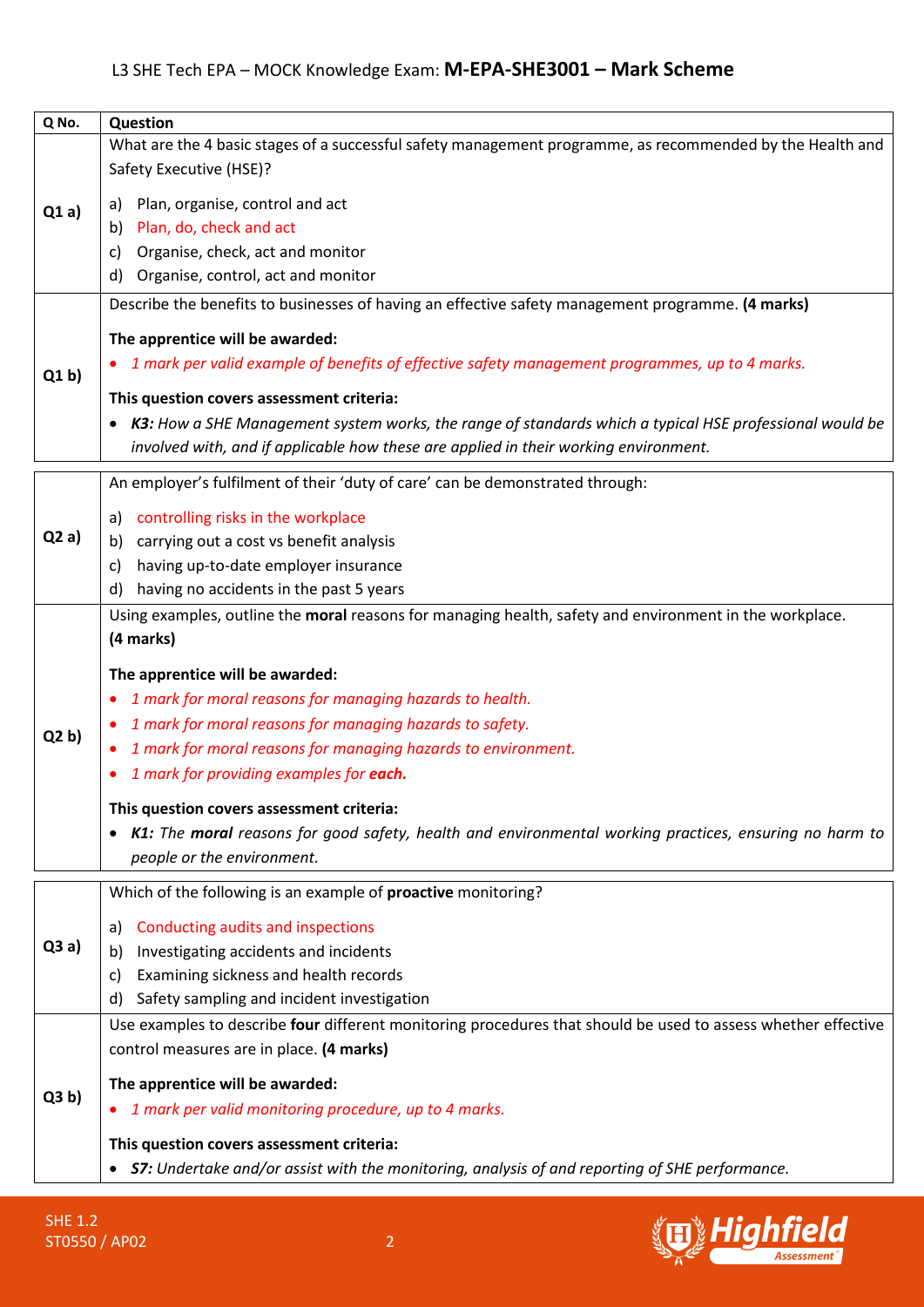|                 | Advice and guidance for employers on how to implement health and safety best practice is better known as:        |
|-----------------|------------------------------------------------------------------------------------------------------------------|
|                 | an approved code of practice<br>a)                                                                               |
| Q4a)            | technical guidance<br>b)                                                                                         |
|                 | approved regulations<br>C)                                                                                       |
|                 | d) a code of conduct                                                                                             |
|                 | Define the term 'reasonably practicable' and provide an example of a control measure that has been put in place  |
|                 | that aligns with this principle. (4 marks)                                                                       |
|                 | The apprentice will be awarded:                                                                                  |
|                 | 1 mark for correct definition of term 'reasonably practicable'.<br>٠                                             |
|                 | 1 mark for explanation of the hazard identified with a valid control measure.                                    |
| Q4 b            | 1 mark for valid link between the control measure and 'reasonably practicable'.                                  |
|                 | 1 mark for real workplace example provided.<br>٠                                                                 |
|                 | This question covers assessment criteria:                                                                        |
|                 | K2: The statutory health, safety and environmental legislation and sources of associated guidance and            |
|                 | information applicable to their working environment.                                                             |
|                 | What is the purpose of health surveillance?                                                                      |
|                 | To reduce the health risks to employees                                                                          |
| Q5a)            | a)<br>To improve safety awareness<br>b)                                                                          |
|                 | To check employers are complying with the law<br>C)                                                              |
|                 | To provide statistical data on accidents<br>d)                                                                   |
|                 | State 2 examples of health surveillance techniques, and for each, state which occupations or conditions they are |
|                 | appropriate for and why. (4 marks)                                                                               |
|                 | The apprentice will be awarded:                                                                                  |
|                 | 1 mark per valid example of health surveillance, up to 2 marks.                                                  |
| Q5 <sub>b</sub> | 1 additional mark per example where correct occupation/conditions are identified, up to 2 marks.<br>٠            |
|                 | This question covers assessment criteria:                                                                        |
|                 | K6: The difference between occupational hygiene, health surveillance and health and wellbeing campaigns<br>٠     |
|                 | and methods for implementing these in the workplace.                                                             |
|                 |                                                                                                                  |
|                 | The accident triangle shows:                                                                                     |
| Q6a)            | a sign to warn the public that there has been an incident<br>a)                                                  |
|                 | the relationship between the direct and indirect costs of an accident<br>b)                                      |
|                 | the relationship between near misses, minor accidents and major accidents<br>C)                                  |
|                 | a hazard warning sign<br>d)                                                                                      |
|                 | An employer carries out an investigation following an accident. What important points may arise from the         |
|                 | investigation process that have implications for the business? (4 marks)                                         |
|                 | The apprentice will be awarded:                                                                                  |
| Q6 b)           | 1 mark per valid point made, up to 4 marks.                                                                      |
|                 | This question covers assessment criteria:                                                                        |
|                 |                                                                                                                  |
|                 | K10: Theories for incident causation and prevention including behavioural considerations and implications<br>٠   |

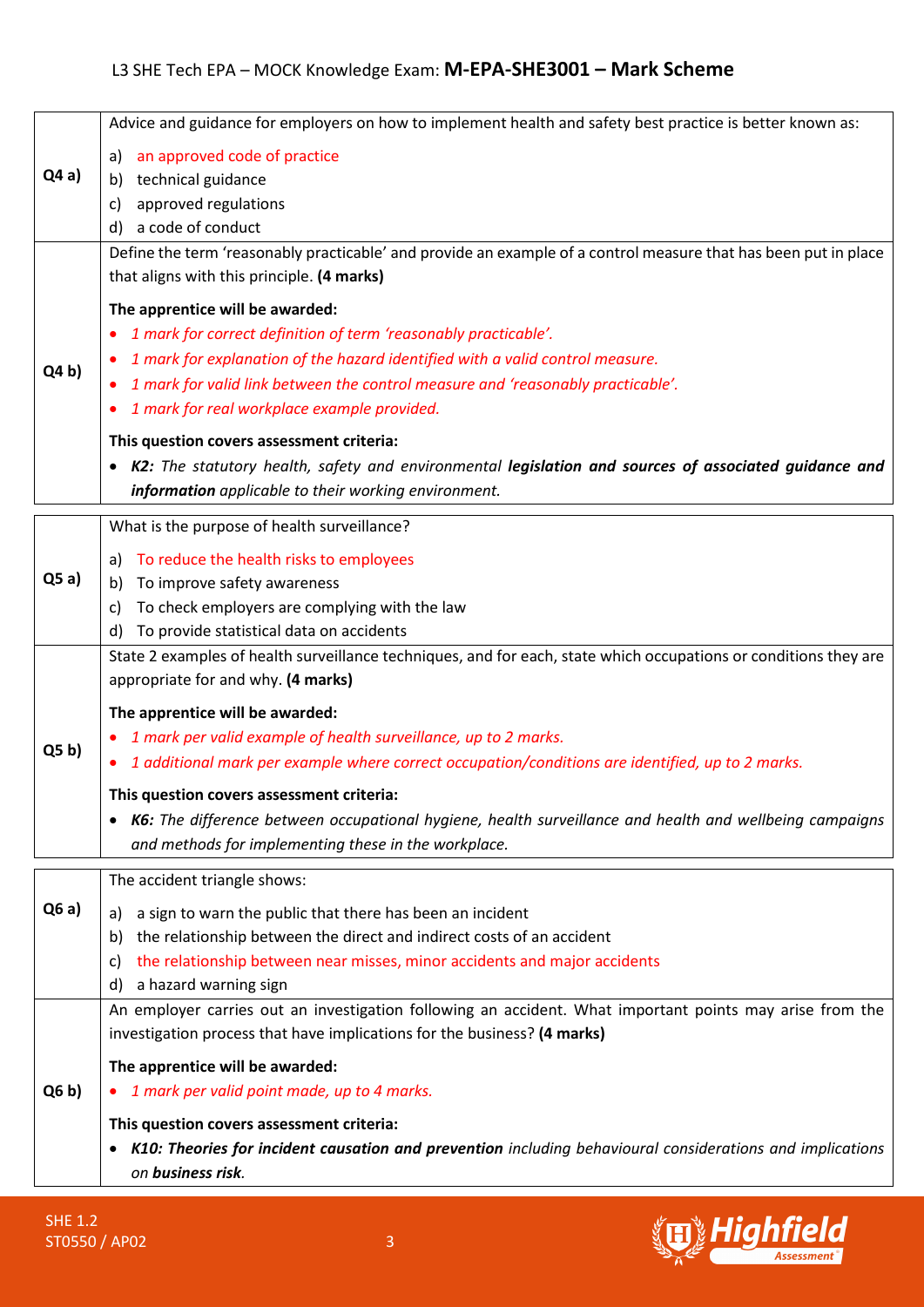| Q7a)            | The best way for a supervisor to improve safety in a workplace is to:<br>a) give financial incentives for not having accidents<br>b) involve staff in hazard spotting<br>involve employees in developing a health and safety newsletter<br>C)<br>d) give awards for staff with low absenteeism                                                                                                                                                                                                                                            |
|-----------------|-------------------------------------------------------------------------------------------------------------------------------------------------------------------------------------------------------------------------------------------------------------------------------------------------------------------------------------------------------------------------------------------------------------------------------------------------------------------------------------------------------------------------------------------|
|                 | Utilising examples explain the key elements of successful change management. (4 marks)                                                                                                                                                                                                                                                                                                                                                                                                                                                    |
| Q7 b            | The apprentice will be awarded:<br>1 mark for explanation of change to be introduced.<br>$\bullet$<br>1 mark for explanation of why the change is to be introduced.<br>1 mark for effective method for introducing the change.<br>1 mark for effective communication.<br>٠<br>This question covers assessment criteria:<br>• K7: How to plan and have systems in place to manage change during an activity relevant to the working<br>environment.                                                                                        |
|                 | Having decided that the hazard cannot be eliminated, what is the next step in the hierarchy of control:                                                                                                                                                                                                                                                                                                                                                                                                                                   |
| Q8a)            | a) introduce safe systems of work<br>substitute<br>b)<br>provide Personal Protective Equipment<br>C)<br>d) reduce or limit exposure                                                                                                                                                                                                                                                                                                                                                                                                       |
|                 | Using examples, outline the general principles of prevention when conducting a risk assessment and explain how                                                                                                                                                                                                                                                                                                                                                                                                                            |
| Q8 b)           | you would implement them into your own working environment. (4 marks)<br>The apprentice will be awarded:<br>1 mark for each example of general principles of prevention provided, up to 2 marks.<br>1 mark for each explanation of an implementation of one of the general principles, up to 2 marks.<br>$\bullet$<br>This question covers assessment criteria:<br>• K4: Appropriate methods for identifying, evaluating and controlling hazards relevant to their workplace and<br>involving people who are experienced in the activity. |
|                 | To evaluate the risk of any hazard, you need to consider the:                                                                                                                                                                                                                                                                                                                                                                                                                                                                             |
| Q9a)            | probability of the hazard causing harm and the cost of eliminating it<br>a)<br>ease of completing the documentation<br>b)<br>potential of the work activity to cause harm<br>C)<br>probability that the hazard will cause harm and how severe it could be<br>d)                                                                                                                                                                                                                                                                           |
|                 | Define the term 'competent person' in relation to risk assessments and explain why competency is essential.                                                                                                                                                                                                                                                                                                                                                                                                                               |
|                 | (4 marks)                                                                                                                                                                                                                                                                                                                                                                                                                                                                                                                                 |
|                 | The apprentice will be awarded:                                                                                                                                                                                                                                                                                                                                                                                                                                                                                                           |
| Q <sub>9b</sub> | Up to 2 marks for definition of 'competent person' and 'competency'.                                                                                                                                                                                                                                                                                                                                                                                                                                                                      |
|                 | 1 mark for each explanation of why competency is essential, up to 2 marks.                                                                                                                                                                                                                                                                                                                                                                                                                                                                |
|                 | This question covers assessment criteria:                                                                                                                                                                                                                                                                                                                                                                                                                                                                                                 |
|                 | • K5: The range of work activities in a given situation and identify how to prioritise the hazards with the potential<br>to cause harm and/or loss.                                                                                                                                                                                                                                                                                                                                                                                       |